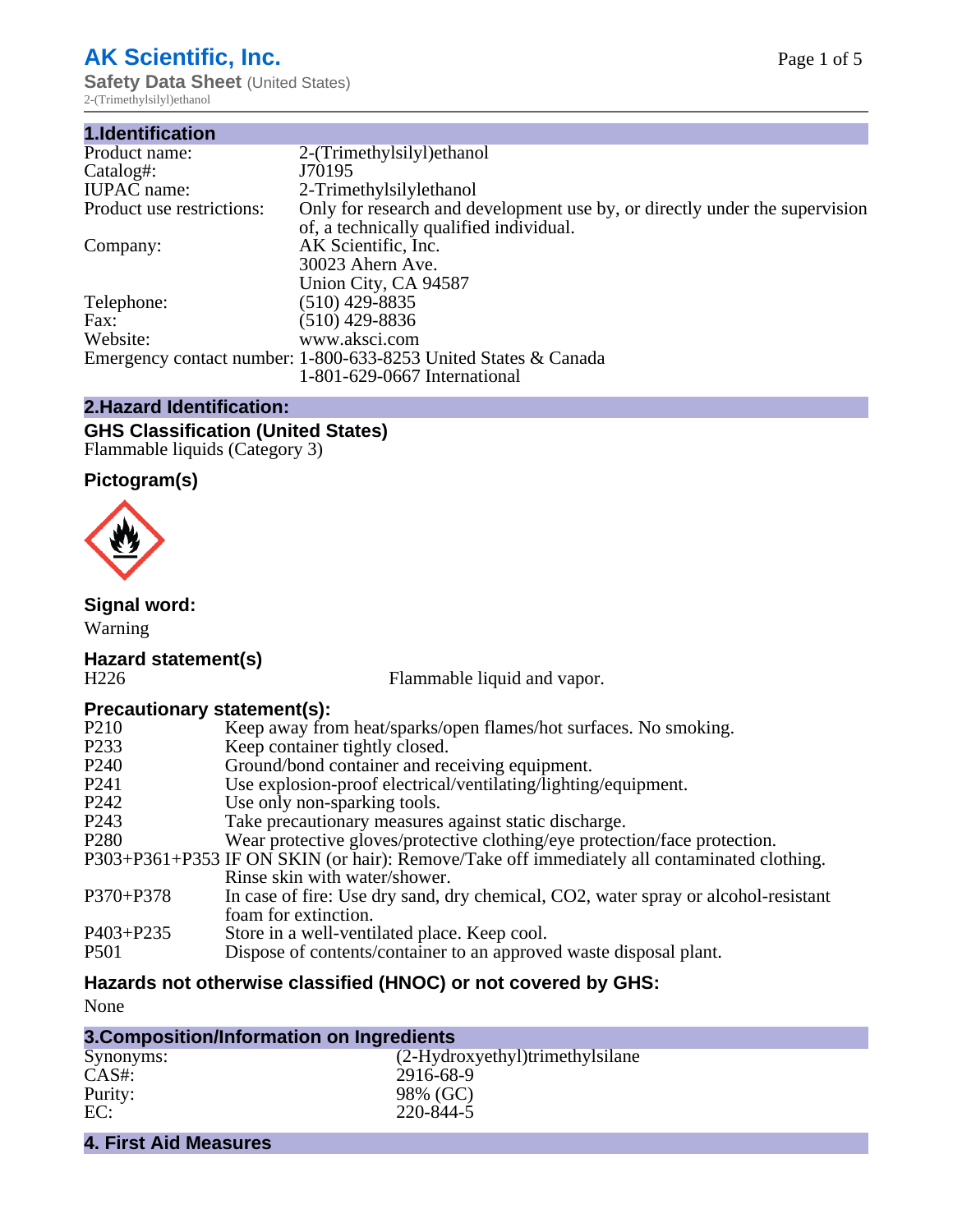**General Information:** Immediately remove any clothing contaminated by the product. Move out of dangerous area. Consult a physician and show this safety data sheet.

**Inhalation:** Move person to fresh air. If not breathing, give artificial respiration. If breathing is difficult, give oxygen. Obtain medical aid.

**Skin contact:** Immediately flush skin with running water for at least 15 minutes while removing contaminated clothing and shoes. Wash clothing before reuse. Obtain medical aid immediately.

**Eye contact:** Immediately flush open eyes with running water for at least 15 minutes. Obtain medical aid immediately.

**Ingestion:** Do NOT induce vomiting without medical advice. Rinse mouth with water. Never administer anything by mouth to an unconscious person. Obtain medical aid immediately.

**Most important symptoms and effects, both acute and delayed:** No further information available. Please see sections 2 and 11.

**Indication of any immediate medical attention and special treatment needed:** No further information available.

#### **5. Fire Fighting Measures**

**Suitable extinguishing media:** Use water spray, dry chemical, carbon dioxide, or chemical foam. **Specific hazards arising from the chemical:** Carbon oxides, Silicon oxides.

**Advice for firefighters:** As in any fire, wear a NIOSH-approved or equivalent, pressure-demand, self-contained breathing apparatus and full protective gear. During a fire, irritating and highly toxic gases may be generated by thermal decomposition or combustion.

#### **6. Accidental Release Measures**

**Personal precautions, protective equipment and emergency procedures:** Wear protective equipment and keep unprotected personnel away. Ensure adequate ventilation. Remove all sources of ignition. Prevent further leak or spill if safe to do so. For personal protective equipment, please refer to section 8.

**Environmental precautions:** Do not let product enter drains, other waterways, or soil.

**Methods and materials for containment and cleaning up:** Prevent further leak or spill if safe to do so. Vacuum, sweep up, or absorb with inert material and place into a suitable disposal container. Consult local regulations for disposal. See section 13 for further disposal information.

#### **7. Handling and Storage**

**Precautions for safe handling:** Avoid contact with skin, eyes, and personal clothing. Wash hands thoroughly after handling. Avoid breathing fumes. Use only with adequate ventilation. Wear suitable protective clothing, gloves, and eye/face protection. Keep away from sources of ignition. Minimize dust generation and accumulation. Keep container tightly closed. Open and handle container with care. Do not eat, drink, or smoke while handling.

**Conditions for safe storage, including any incompatibilities:** Store in a tightly-closed container when not in use. Store in a cool, dry, well-ventilated area away from incompatible substances. Keep away from sources of ignition.

#### **8. Exposure Controls/Personal Protection**

**Exposure limits:** OSHA PEL: Not available. NIOSH REL: Not available.<br>ACGIH TLV: Not available. **ACGIH TLV:**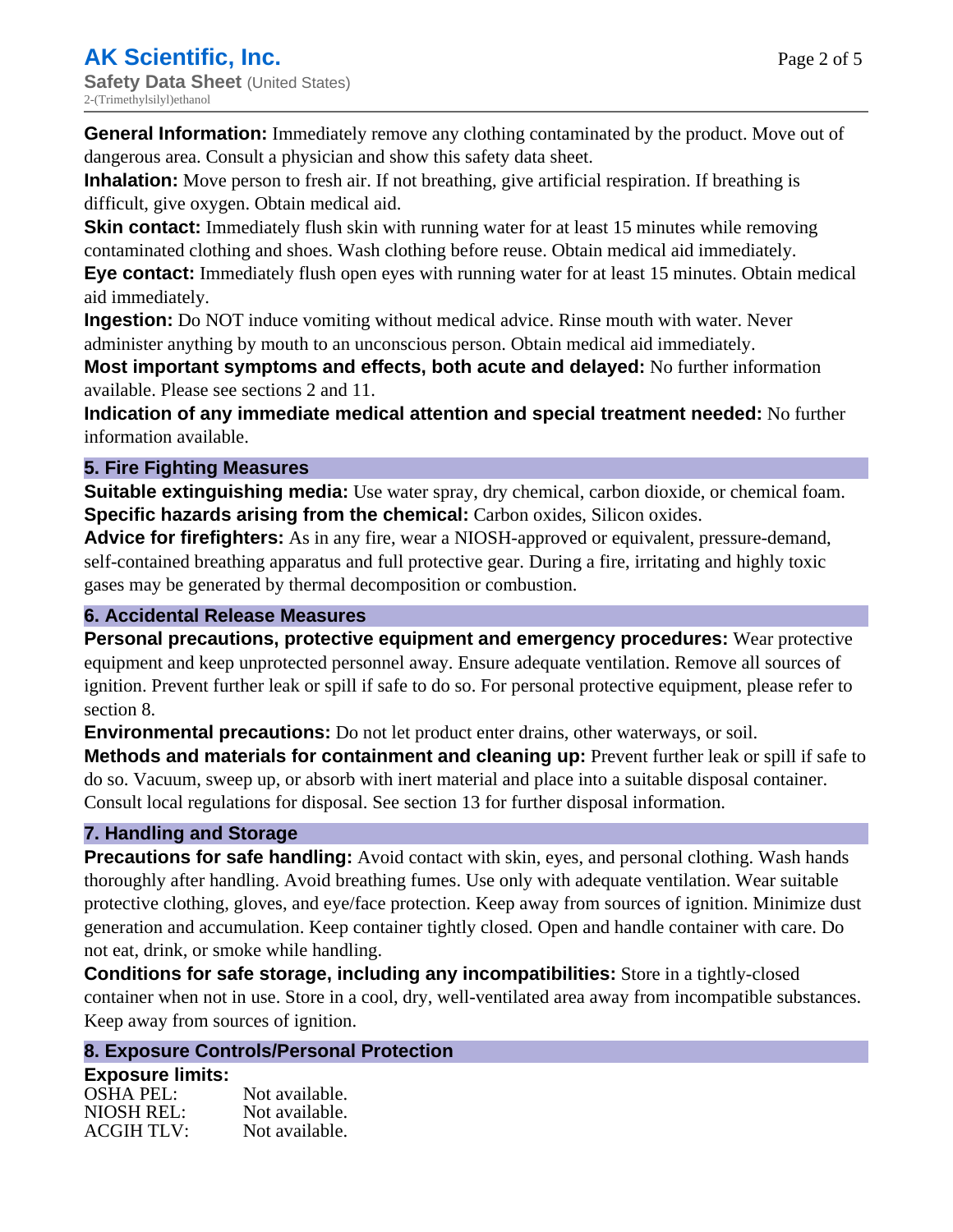**Appropriate engineering controls:** Avoid contact with skin, eyes, and clothing. Wash hands before breaks and immediately after handling the product. Facilities storing or utilizing this material should be equipped with an eyewash fountain. Use adequate general and local exhaust ventilation to keep airborne concentrations low.

#### **Personal protection**

| Eyes:        | Based on an evaluation of the eye or face hazards present, wear chemical splash-resistant<br>safety glasses or goggles with side protection. A face shield may be appropriate in some<br>workplaces. Use eyewear tested and approved under appropriate government standards                                                                                                                                             |
|--------------|-------------------------------------------------------------------------------------------------------------------------------------------------------------------------------------------------------------------------------------------------------------------------------------------------------------------------------------------------------------------------------------------------------------------------|
|              | such as OSHA 29 CFR 1910.133 or EU EN166.                                                                                                                                                                                                                                                                                                                                                                               |
| Hands:       | Wear gloves selected based on an evaluation of the possible hazards to hands and skin,                                                                                                                                                                                                                                                                                                                                  |
|              | the duration of use, the physical conditions of the workplace, and the chemical resistance<br>and physical properties of the glove material.                                                                                                                                                                                                                                                                            |
|              | Skin and body: Protective clothing must be selected based on the hazards present in the workplace, the<br>physical environment, the duration of exposure, and other factors. No fabric can provide<br>protection against all potential hazards; therefore it is important to select the appropriate<br>protective clothing for each specific hazard. At the minimum, wear a laboratory coat and<br>close-toed footwear. |
| Respiratory: | Respirators are not a substitute for accepted engineering control measures such as<br>enclosure or confinement of the operation, general and local ventilation, and substitution<br>of less toxic materials. When respiratory personal protective equipment is appropriate<br>based on an assessment of respiratory hazards in the workplace, use a NIOSH- or<br>CEN-certified respirator.                              |

| 9. Physical and Chemical Properties          |                        |
|----------------------------------------------|------------------------|
| <b>Physical State:</b>                       | Colorless clear liquid |
| Molecular Formula:                           | C5H14OSi               |
| Molecular Weight:                            | 118.25                 |
| Odor:                                        | Not available.         |
| pH:                                          | Not available.         |
| <b>Boiling Point Range:</b>                  | $71-73$ °C (35 mmHg)   |
| Freezing/Melting Point:                      | Not available.         |
| <b>Flash Point:</b>                          | $56^{\circ}$ C         |
| <b>Evaporation Rate:</b>                     | Not available.         |
| Flammability(solid,gas):                     | Please see section 2.  |
| Explosive limits:                            | Not available.         |
| Vapor Pressure:                              | Not available.         |
| Vapor Density:                               | Not available.         |
| Solubility:                                  | Not available.         |
| <b>Relative Density:</b>                     | 0.825                  |
| Refractive Index:                            | 1.423                  |
| Volatility:                                  | Not available.         |
| <b>Auto-ignition Temperature:</b>            | Not available.         |
| <b>Decomposition Temperature:</b>            | Not available.         |
| <b>Partition Coefficient:</b>                | Not available.         |
| the control of the control of the control of |                        |

#### **10. Stability and Reactivity**

Reactivity: Not available.<br>
Chemical stability: Stable under re Possibility of hazardous reactions: Not available.<br>
Conditions to avoid: Dust generation. Conditions to avoid:<br>Incompatible materials: Hazardous decomposition products:

Stable under recommended temperatures and pressures.<br>Not available. Strong oxidizing agents.<br>Carbon oxides, Silicon oxides.

#### **11. Toxicological Information**

#### RTECS# KM5480000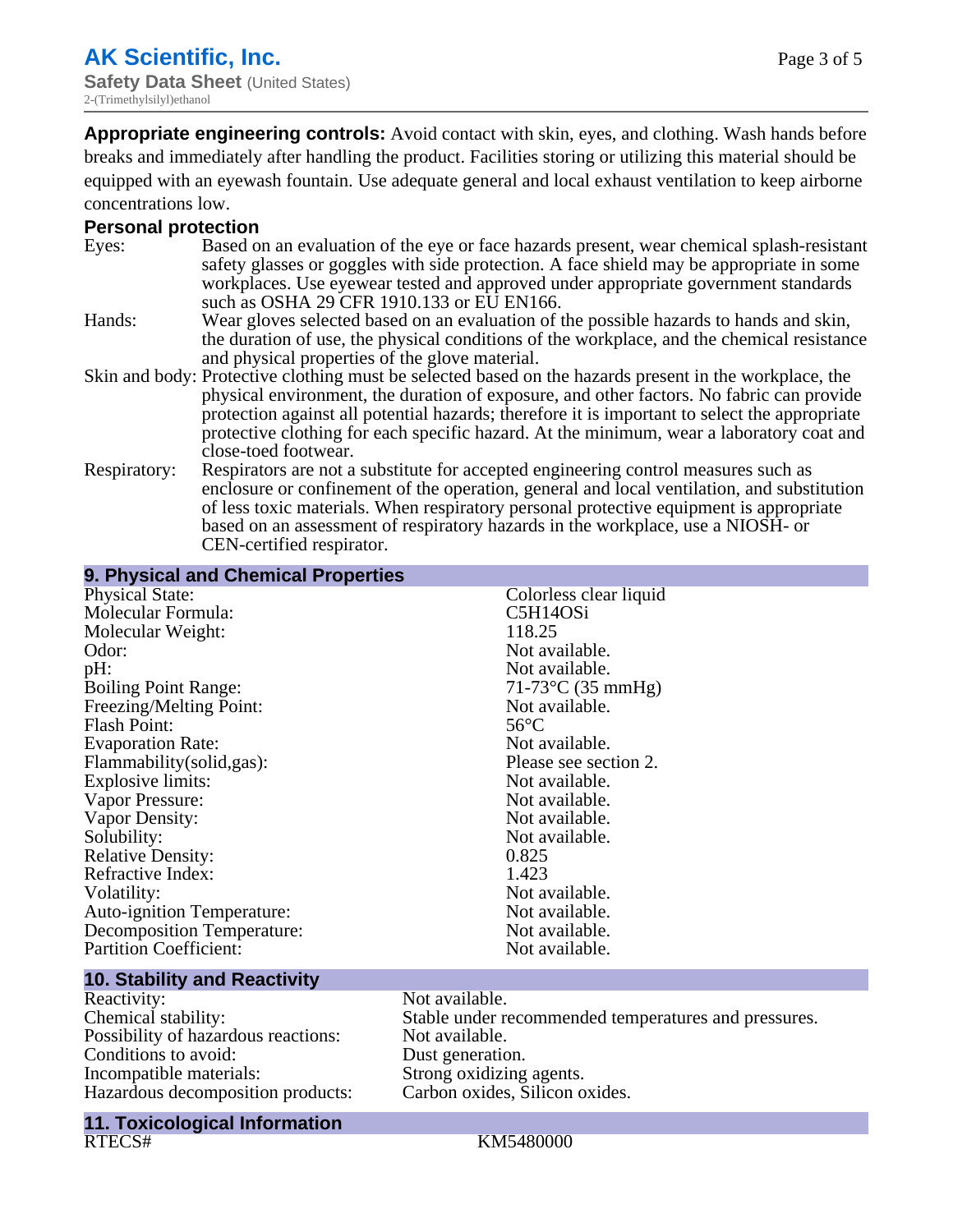Acute toxicity: Not available. Routes of exposure: Inhalation,eye contact,skin contact,ingestion. Symptoms related to the physical,chemical and toxicological characteristics:

Skin contact may result in inflammation characterized by itching, scaling, reddening, blistering, pain or dryness. Eye contact may result in redness, pain or severe eye damage. Inhalation may cause irritation of the lungs and respiratory system. Overexposure may result in serious illness or death.

#### **Carcinogenicity**

| IARC: | Not classified.                                                                                       |
|-------|-------------------------------------------------------------------------------------------------------|
| NTP:  | Not listed.                                                                                           |
| OSHA: | Not listed.                                                                                           |
|       | Acute toxic effects: Inflammation of the eye is characterized by redness, watering, and itching. Skin |
|       | inflammation is characterized by itching, scaling, reddening, or, occasionally,                       |
|       | blistering.                                                                                           |

| <b>12. Ecological Information</b> |                |
|-----------------------------------|----------------|
| Ecotoxicity:                      | Not available. |
| Persistence and degradability:    | Not available. |
| Bioaccumulative potential:        | Not available. |
| Mobility in soil:                 | Not available. |
| Other adverse effects:            | Not available. |

#### **13. Disposal Considerations**

Disposal of waste: Chemical waste generators must determine whether a discarded chemical is classified as hazardous waste. US EPA guidelines for the classification determination are listed in 40 CFR 261.3. Additionally, waste generators must consult state and local hazardous waste regulations to ensure complete and accurate classification. Observe all federal, state and local regulations when disposing of the substance.

Disposal of packaging: Do not reuse containers. Dispose of as unused product.

#### **14. Transportation Information**

| <b>DOT (United States)</b>     |                                               |
|--------------------------------|-----------------------------------------------|
| UN number:                     | <b>UN1987</b>                                 |
| Proper shipping name:          | Alcohols, n.o.s.                              |
| Transport hazard class:        | 3; Flammable Liquid                           |
| Packing group:                 |                                               |
| <b>IATA</b>                    |                                               |
| <b>UN Number:</b>              | <b>UN1987</b>                                 |
| Proper shipping name:          | Alcohols, n.o.s. (2-(Trimethylsilyl) ethanol) |
| Transport hazard class:        | 3; Flammable Liquid                           |
| Packing group:                 | Ш                                             |
| $AE$ Desubstantial proposation |                                               |

#### **15. Regulatory Information**

#### **TSCA (United States)**

This product is NOT on the EPA Toxic Substance Control Act (TSCA) inventory. The product is supplied solely for use in research and development by or under the supervision of a technically qualified individual as defined in 40 CFR § 720 et seq. The health risks have not been fully determined. Any information that is or becomes available will be supplied on the SDS.